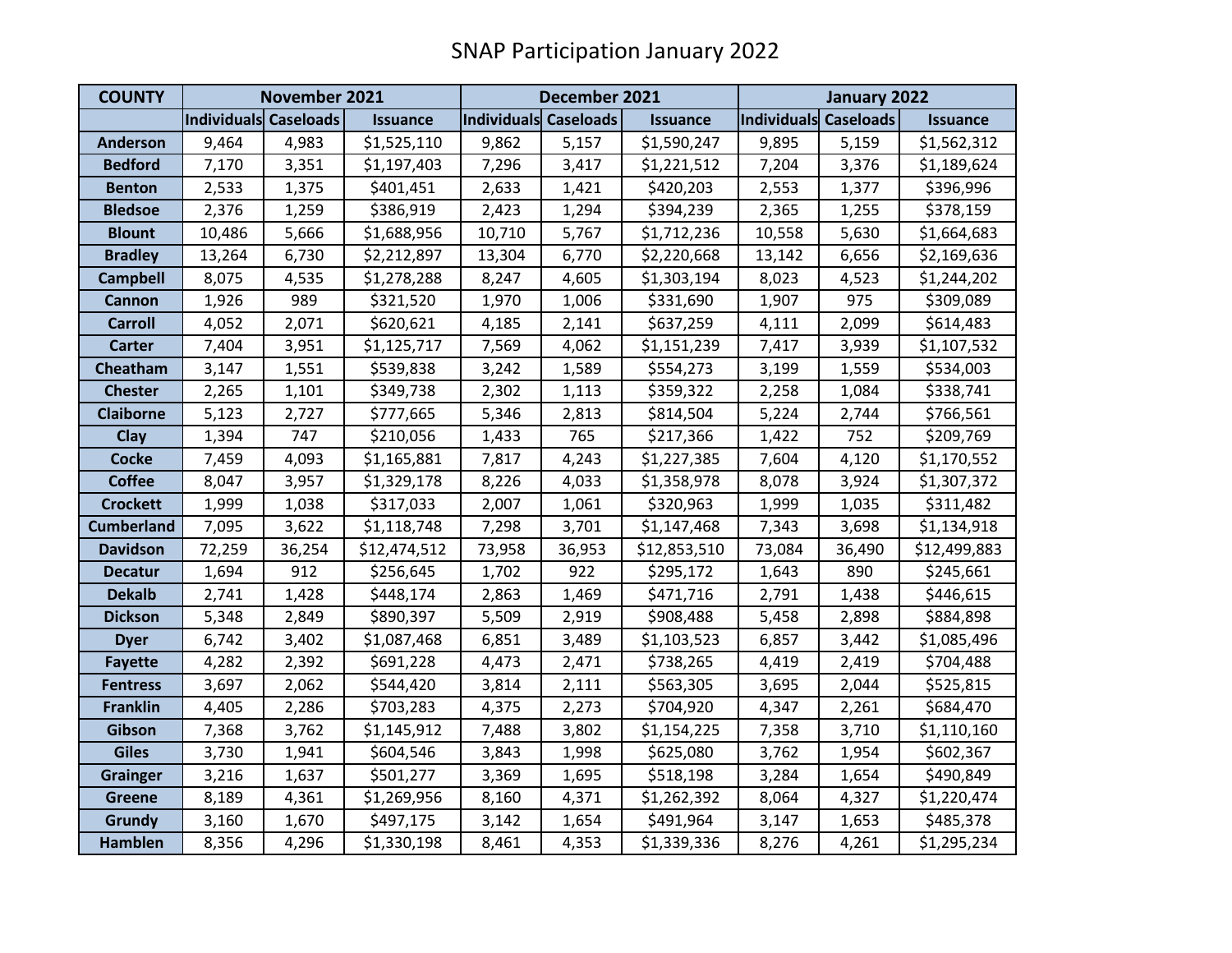|                   | November 2021         |        |                 | December 2021         |        |                 | January 2022          |        |                 |
|-------------------|-----------------------|--------|-----------------|-----------------------|--------|-----------------|-----------------------|--------|-----------------|
| <b>COUNTY</b>     | Individuals Caseloads |        | <b>Issuance</b> | Individuals Caseloads |        | <b>Issuance</b> | Individuals Caseloads |        | <b>Issuance</b> |
| <b>Hamilton</b>   | 41,324                | 21,611 | \$7,080,900     | 41,743                | 21,842 | \$7,169,845     | 41,265                | 21,547 | \$6,978,478     |
| <b>Hancock</b>    | 1,934                 | 1,047  | \$300,141       | 1,933                 | 1,044  | \$302,499       | 1,932                 | 1,036  | \$287,379       |
| <b>Hardeman</b>   | 4,346                 | 2,373  | \$700,245       | 4,475                 | 2,416  | \$721,350       | 4,349                 | 2,377  | \$684,734       |
| <b>Hardin</b>     | 4,497                 | 2,416  | \$701,362       | 4,568                 | 2,446  | \$709,612       | 4,479                 | 2,412  | \$673,854       |
| <b>Hawkins</b>    | 8,300                 | 4,144  | \$1,287,386     | 8,580                 | 4,281  | \$1,336,149     | 8,467                 | 4,206  | \$1,299,519     |
| Haywood           | 3,804                 | 2,080  | \$598,546       | 3,950                 | 2,141  | \$624,828       | 3,918                 | 2,118  | \$607,405       |
| <b>Henderson</b>  | 4,110                 | 2,161  | \$630,826       | 4,293                 | 2,202  | \$677,006       | 4,228                 | 2,153  | \$643,431       |
| <b>Henry</b>      | 4,958                 | 2,522  | \$787,888       | 5,058                 | 2,603  | \$805,924       | 5,051                 | 2,580  | \$790,978       |
| <b>Hickman</b>    | 3,432                 | 1,751  | \$551,976       | 3,510                 | 1,781  | \$559,935       | 3,395                 | 1,739  | \$531,128       |
| <b>Houston</b>    | 1,171                 | 567    | \$183,751       | 1,208                 | 591    | \$187,495       | 1,212                 | 588    | \$182,510       |
| <b>Humphreys</b>  | 2,212                 | 1,114  | \$360,109       | 2,245                 | 1,133  | \$365,090       | 2,156                 | 1,088  | \$342,097       |
| <b>Jackson</b>    | 1,857                 | 1,015  | \$284,323       | 1,864                 | 1,026  | \$283,965       | 1,855                 | 1,018  | \$275,077       |
| <b>Jefferson</b>  | 6,052                 | 3,108  | \$950,612       | 6,374                 | 3,237  | \$1,005,235     | 6,328                 | 3,204  | \$977,489       |
| Johnson           | 2,776                 | 1,540  | \$412,478       | 2,948                 | 1,615  | \$441,027       | 2,871                 | 1,590  | \$414,484       |
| <b>Knox</b>       | 43,154                | 23,251 | \$7,146,803     | 44,065                | 23,736 | \$7,299,432     | 43,652                | 23,461 | \$7,106,809     |
| Lake              | 1,655                 | 905    | \$265,229       | 1,610                 | 901    | \$259,691       | 1,643                 | 900    | \$259,742       |
| Lauderdale        | 5,134                 | 2,703  | \$836,071       | 5,127                 | 2,692  | \$837,010       | 5,194                 | 2,733  | \$820,577       |
| <b>Lawrence</b>   | 5,544                 | 2,801  | \$862,608       | 5,604                 | 2,832  | \$877,864       | 5,598                 | 2,800  | \$852,065       |
| Lewis             | 1,746                 | 918    | \$262,824       | 1,796                 | 953    | \$270,399       | 1,749                 | 920    | \$258,587       |
| Lincoln           | 4,466                 | 2,145  | \$724,418       | 4,529                 | 2,163  | \$726,154       | 4,467                 | 2,125  | \$702,470       |
| Loudon            | 4,049                 | 2,063  | \$637,366       | 4,073                 | 2,067  | \$647,961       | 4,043                 | 2,045  | \$619,823       |
| <b>Macon</b>      | 4,329                 | 2,086  | \$708,279       | 4,410                 | 2,135  | \$716,036       | 4,388                 | 2,099  | \$698,775       |
| <b>Madison</b>    | 14,827                | 7,579  | \$2,415,418     | 15,124                | 7,720  | \$2,452,208     | 15,052                | 7,670  | \$2,417,160     |
| <b>Marion</b>     | 4,372                 | 2,240  | \$737,752       | 4,484                 | 2,286  | \$754,203       | 4,408                 | 2,264  | \$729,008       |
| <b>Marshall</b>   | 3,748                 | 1,792  | \$607,181       | 3,742                 | 1,806  | \$603,581       | 3,715                 | 1,769  | \$587,637       |
| <b>Maury</b>      | 9,373                 | 4,698  | \$1,593,472     | 9,486                 | 4,761  | \$1,603,973     | 9,411                 | 4,683  | \$1,568,402     |
| <b>Meigs</b>      | 2,162                 | 1,155  | \$359,534       | 2,239                 | 1,181  | \$370,266       | 2,198                 | 1,159  | \$360,086       |
| <b>Monroe</b>     | 6,448                 | 3,362  | \$1,046,796     | 6,531                 | 3,402  | \$1,057,985     | 6,419                 | 3,341  | \$1,017,598     |
| <b>Montgomery</b> | 22,463                | 10,274 | \$3,825,167     | 22,996                | 10,437 | \$3,905,332     | 22,639                | 10,271 | \$3,792,679     |
| <b>Moore</b>      | 458                   | 227    | \$70,589        | 461                   | 223    | \$72,996        | 419                   | 213    | \$65,650        |
| <b>Morgan</b>     | 2,990                 | 1,560  | \$460,406       | 3,052                 | 1,580  | \$473,553       | 3,001                 | 1,560  | \$450,369       |
| <b>McMinn</b>     | 7,546                 | 3,849  | \$1,244,914     | 7,563                 | 3,873  | \$1,245,866     | 7,593                 | 3,884  | \$1,221,400     |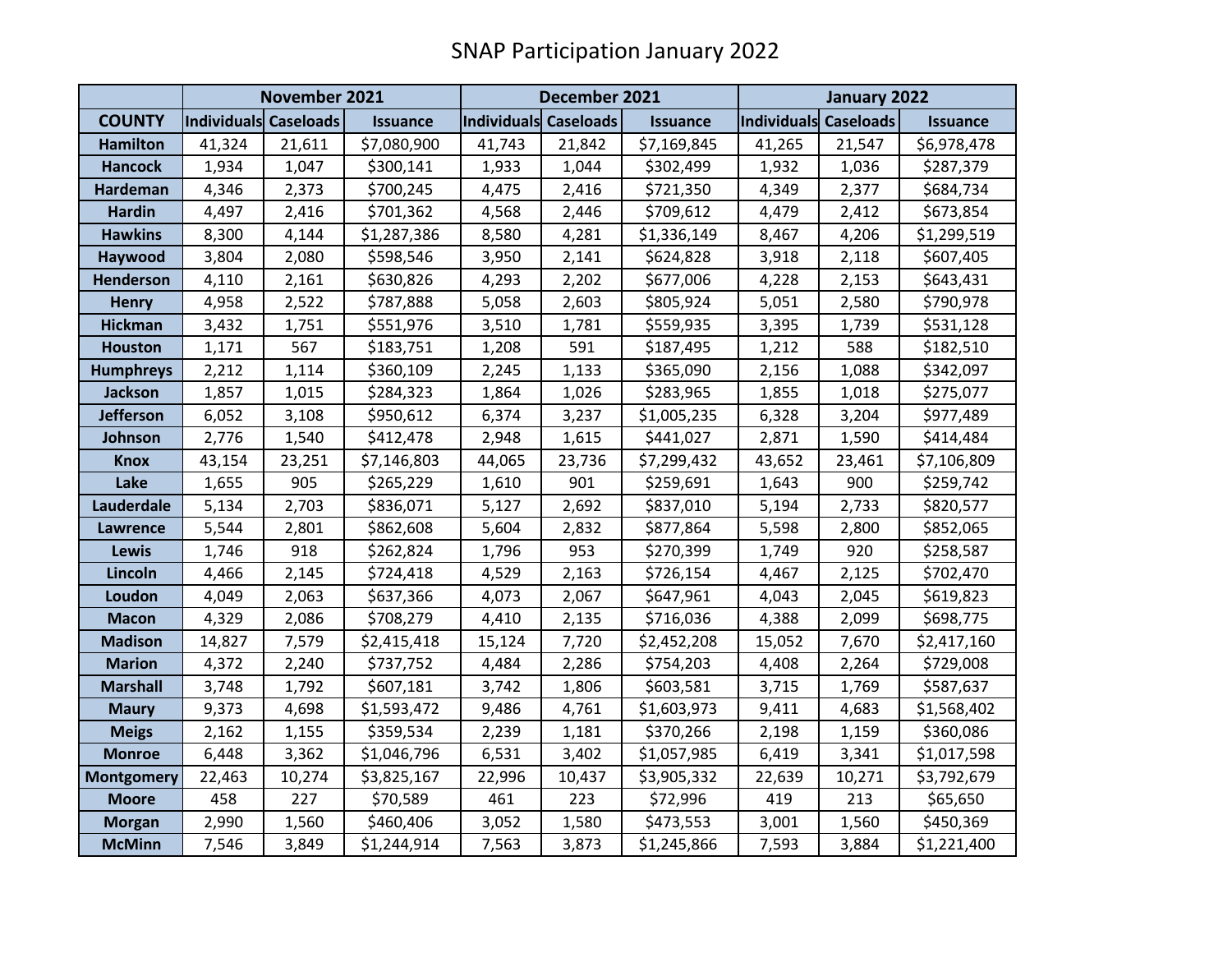| <b>COUNTY</b>     | November 2021         |         |                 | December 2021         |         |                 | January 2022          |         |                 |
|-------------------|-----------------------|---------|-----------------|-----------------------|---------|-----------------|-----------------------|---------|-----------------|
|                   | Individuals Caseloads |         | <b>Issuance</b> | Individuals Caseloads |         | <b>Issuance</b> | Individuals Caseloads |         | <b>Issuance</b> |
| <b>McNairy</b>    | 3,851                 | 2,087   | \$583,478       | 3,845                 | 2,109   | \$583,576       | 3,847                 | 2,067   | \$572,189       |
| <b>Obion</b>      | 4,608                 | 2,400   | \$732,755       | 4,752                 | 2,456   | \$765,478       | 4,725                 | 2,423   | \$744,360       |
| <b>Overton</b>    | 2,802                 | 1,494   | \$425,363       | 2,846                 | 1,504   | \$430,128       | 2,802                 | 1,469   | \$409,432       |
| <b>Perry</b>      | 1,266                 | 649     | \$187,929       | 1,279                 | 662     | \$192,541       | 1,286                 | 656     | \$191,650       |
| <b>Pickett</b>    | 740                   | 413     | \$101,768       | 785                   | 432     | \$108,766       | 758                   | 414     | \$103,358       |
| <b>Polk</b>       | 2,311                 | 1,203   | \$359,116       | 2,390                 | 1,223   | \$371,145       | 2,391                 | 1,232   | \$363,298       |
| Putnam            | 9,060                 | 4,773   | \$1,477,626     | 9,216                 | 4,824   | \$1,509,284     | 9,160                 | 4,764   | \$1,464,417     |
| Rhea              | 5,422                 | 2,769   | \$891,270       | 5,573                 | 2,819   | \$915,292       | 5,423                 | 2,781   | \$875,723       |
| Roane             | 6,557                 | 3,378   | \$1,055,125     | 6,582                 | 3,411   | \$1,061,469     | 6,615                 | 3,396   | \$1,042,184     |
| Robertson         | 6,764                 | 3,284   | \$1,148,778     | 6,763                 | 3,291   | \$1,156,955     | 6,607                 | 3,197   | \$1,103,630     |
| <b>Rutherford</b> | 24,292                | 10,989  | \$4,153,545     | 24,733                | 11,157  | \$4,234,045     | 24,511                | 11,039  | \$4,131,332     |
| <b>Scott</b>      | 5,209                 | 2,717   | \$801,410       | 5,319                 | 2,764   | \$822,917       | 5,337                 | 2,760   | \$808,278       |
| Sequatchie        | 2,775                 | 1,415   | \$453,820       | 2,787                 | 1,421   | \$456,228       | 2,695                 | 1,380   | \$432,681       |
| <b>Sevier</b>     | 8,353                 | 4,260   | \$1,303,571     | 8,490                 | 4,357   | \$1,315,846     | 8,536                 | 4,345   | \$1,317,649     |
| <b>Shelby</b>     | 177,728               | 87,633  | \$31,248,690    | 181,093               | 89,012  | \$31,964,357    | 180,970               | 88,742  | \$31,438,025    |
| <b>Smith</b>      | 2,233                 | 1,145   | \$366,025       | 2,217                 | 1,127   | \$364,856       | 2,194                 | 1,110   | \$352,223       |
| <b>Stewart</b>    | 1,570                 | 739     | \$249,171       | 1,575                 | 742     | \$247,515       | 1,544                 | 732     | \$238,206       |
| <b>Sullivan</b>   | 19,949                | 10,407  | \$3,145,809     | 20,457                | 10,675  | \$3,231,061     | 20,040                | 10,462  | \$3,121,433     |
| <b>Sumner</b>     | 13,579                | 6,513   | \$2,295,458     | 13,931                | 6,679   | \$2,362,359     | 13,853                | 6,608   | \$2,300,672     |
| <b>Tipton</b>     | 7,745                 | 3,841   | \$1,290,447     | 7,910                 | 3,940   | \$1,310,470     | 7,757                 | 3,862   | \$1,263,963     |
| <b>Trousdale</b>  | 1,161                 | 589     | \$192,243       | 1,181                 | 596     | \$199,221       | 1,136                 | 580     | \$187,255       |
| <b>Unicoi</b>     | 2,305                 | 1,264   | \$347,692       | 2,386                 | 1,306   | \$363,202       | 2,373                 | 1,298   | \$349,743       |
| <b>Union</b>      | 3,295                 | 1,665   | \$511,293       | 3,385                 | 1,711   | \$526,858       | 3,275                 | 1,656   | \$487,038       |
| <b>Van Buren</b>  | 848                   | 431     | \$128,499       | 824                   | 427     | \$121,699       | 837                   | 427     | \$123,170       |
| Warren            | 6,589                 | 3,356   | \$1,063,261     | 6,759                 | 3,431   | \$1,085,967     | 6,676                 | 3,384   | \$1,057,160     |
| Washington        | 13,443                | 7,344   | \$2,183,816     | 13,645                | 7,477   | \$2,222,222     | 13,555                | 7,381   | \$2,168,386     |
| <b>Wayne</b>      | 1,996                 | 1,082   | \$300,133       | 2,039                 | 1,103   | \$305,336       | 2,033                 | 1,088   | \$295,932       |
| <b>Weakley</b>    | 4,229                 | 2,207   | \$651,978       | 4,201                 | 2,192   | \$665,524       | 4,192                 | 2,171   | \$635,095       |
| <b>White</b>      | 3,886                 | 2,032   | \$599,457       | 3,967                 | 2,067   | \$607,121       | 3,896                 | 2,020   | \$590,034       |
| <b>Williamson</b> | 3,734                 | 1,829   | \$615,659       | 3,802                 | 1,864   | \$630,642       | 3,669                 | 1,796   | \$593,339       |
| <b>Wilson</b>     | 8,551                 | 4,270   | \$1,478,525     | 8,777                 | 4,361   | \$1,524,470     | 8,567                 | 4,288   | \$1,465,232     |
| <b>Total</b>      | 830,554               | 422,233 | \$137,991,290   | 847,028               | 429,684 | \$141,033,860   | 838,842               | 424,427 | \$137,136,389   |